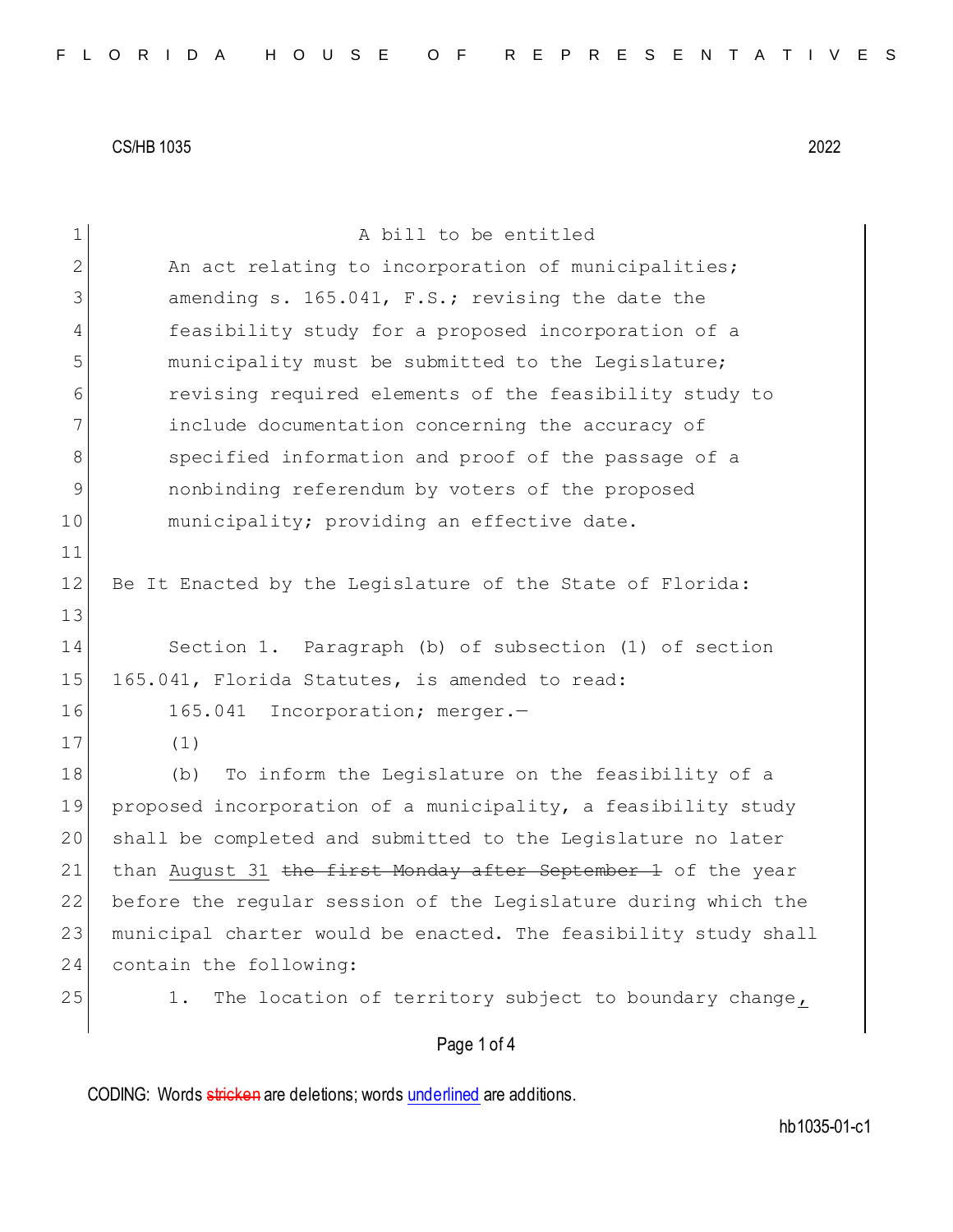| 26 | and a map of the area which identifies the proposed change, and      |
|----|----------------------------------------------------------------------|
| 27 | documentation attesting to the accuracy of the description and       |
| 28 | map. Acceptable forms of documentation include, but are not          |
| 29 | limited to:                                                          |
| 30 | A property information report as defined in s.<br>а.                 |
| 31 | $627.7843(1)$ .                                                      |
| 32 | b. A final drawing, plan, specification, plat, or report             |
| 33 | prepared by a professional surveyor or mapper licensed and in        |
| 34 | good standing under chapter 472 and sealed as required by s.         |
| 35 | 472.025.                                                             |
| 36 | A title opinion prepared by a member in good standing<br>$\circ$ .   |
| 37 | of The Florida Bar.                                                  |
| 38 | The major reasons for proposing the boundary change.<br>2.           |
| 39 | The following characteristics of the area:<br>3.                     |
| 40 | A list of the current land use designations applied to<br>a.         |
| 41 | the subject area in the county comprehensive plan.                   |
| 42 | b. A list of the current county zoning designations                  |
| 43 | applied to the subject area.                                         |
| 44 | A general statement of present land use characteristics<br>$\circ$ . |
| 45 | of the area.                                                         |
| 46 | d. A description of development being proposed for the               |
| 47 | territory, if any, and a statement of when actual development is     |
| 48 | expected to begin, if known.                                         |
| 49 | A list of all public agencies, such as local<br>4.                   |
| 50 | governments, school districts, and special districts, whose          |
|    | Page 2 of 4                                                          |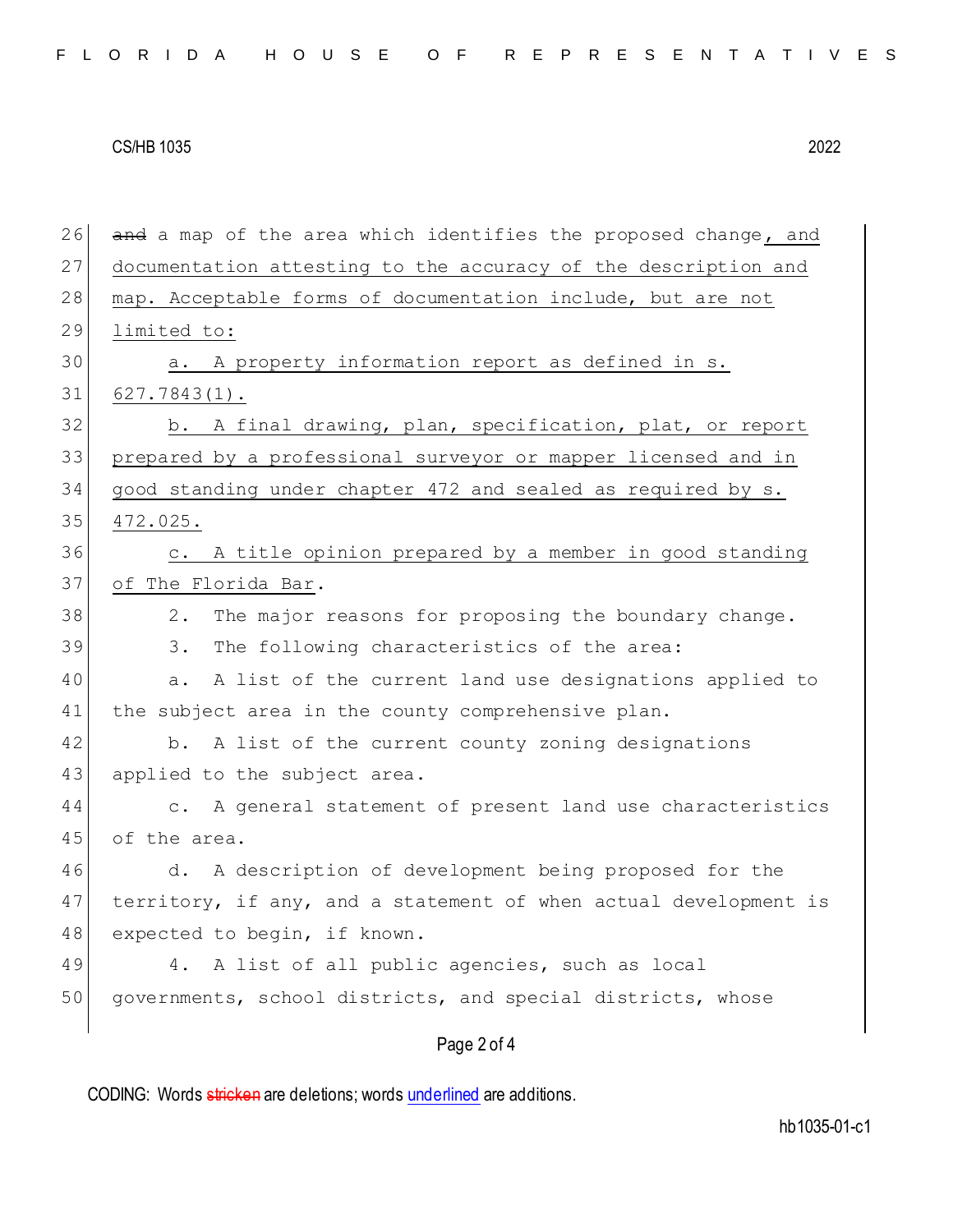51 current boundary falls within the boundary of the territory 52 proposed for the change or reorganization.

53 5. A list of current services being provided within the 54 proposed incorporation area, including, but not limited to, 55 water, sewer, solid waste, transportation, public works, law 56 enforcement, fire and rescue, zoning, street lighting, parks and 57 recreation, and library and cultural facilities, and the 58 estimated costs for each current service.

59 6. A list of proposed services to be provided within the 60 proposed incorporation area, and the estimated cost of such 61 proposed services.

62 7. The names and addresses of three officers or persons 63 submitting the proposal.

64 8. Evidence of fiscal capacity and an organizational plan  $65$  as it relates to the area seeking incorporation that, at a 66 minimum, includes:

67 a. Existing tax bases, including ad valorem taxable value, 68 utility taxes, sales and use taxes, franchise taxes, license and 69 permit fees, charges for services, fines and forfeitures, and 70 other revenue sources, as appropriate.

71 b. A 5-year operational plan that, at a minimum, includes 72 proposed staffing, building acquisition and construction, debt 73 issuance, and budgets.

74 9. Data and analysis to support the conclusions that 75 incorporation is necessary and financially feasible, including

## Page 3 of 4